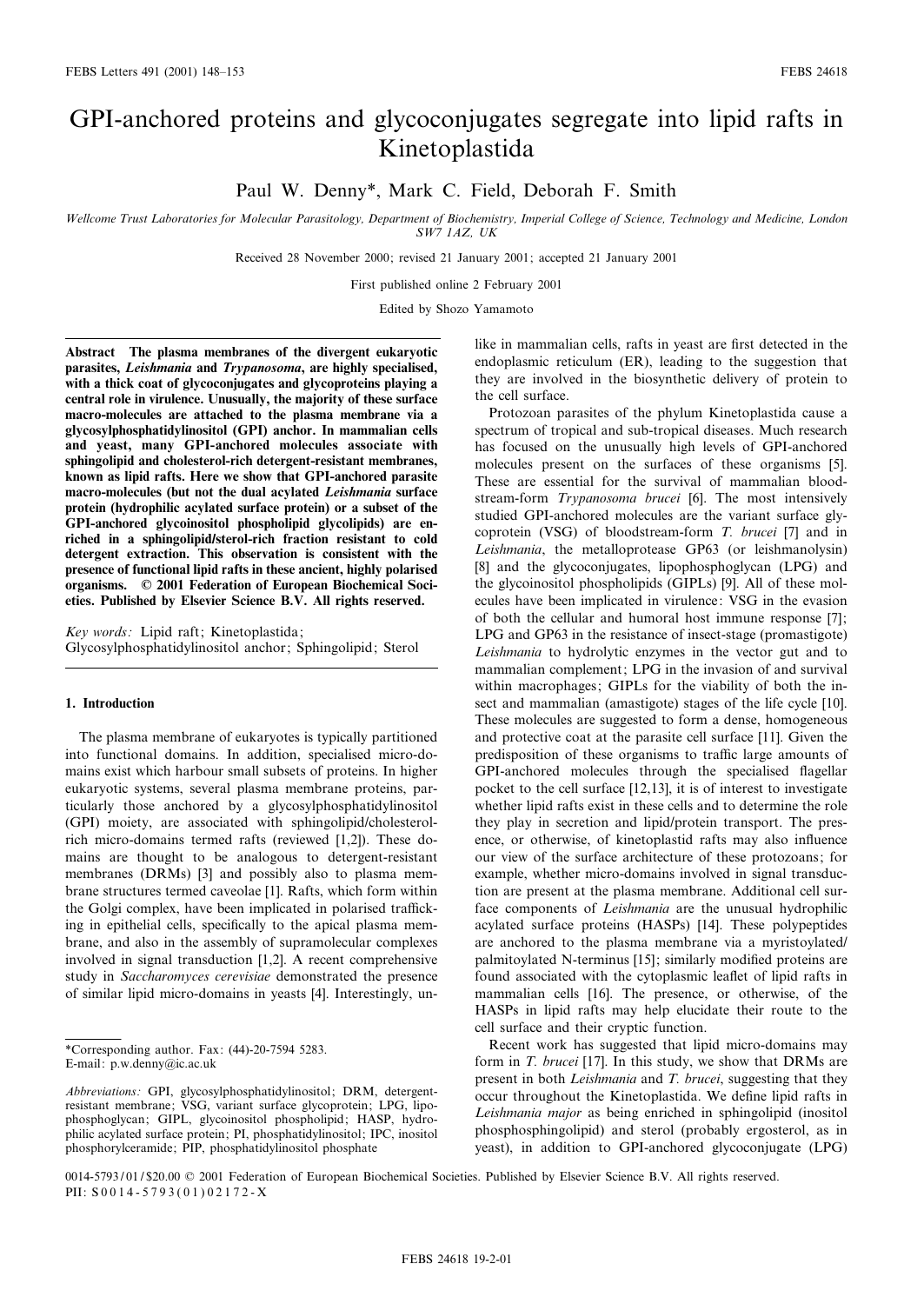and glycoprotein (GP63). Surprisingly, the dual acylated HASPB appears to be largely excluded from these domains, and the members of the GIPL family are differentially sequestered.

## 2. Materials and methods

#### 2.1. Cell culture and radiolabelling

L. major promastigotes (MHOM/IL/81/Friedlin) were maintained as previously described [15]. For protein analyses, cells were pretreated for 30 min in Dulbecco's modified Eagle's medium (DMEM) (ICN) lacking methionine and cysteine, then metabolically labelled for 90 min in the same medium containing 50  $\mu$ Ci/ml of TRAN[ $35$ S]label<sup>®</sup> ( > 1000 Ci/mmol) (ICN). For LPG analyses, cells were pretreated for 30 min in glucose-free DMEM (Gibco BRL) containing  $0.8 \mu g/ml$  tunicamycin (Sigma) and  $1\%$  bovine serum albumin (Sigma), then metabolically labelled for 3 h in the same medium containing 400  $\mu$ Ci/ml of D-[2-3H]mannose (21 Ci/mmol) (NEN). For lipid analyses, cells were labelled for 24 h in DMEM (ICN) supplemented with 10% foetal calf serum (Gibco BRL) and  $10-20 \mu$ Ci/ml of myo-[<sup>3</sup>H]inositol (102 Ci/mmol) (Amersham) or 10  $\mu$ Ci/ml R-[2-<sup>14</sup>C]mevalonic acid lactone (48.0 mCi/mmol) (Amersham). For pulsechase analysis,  $10^8$  Leishmania promastigotes were starved for 45 min at 26°C in 1 ml DMEM lacking methionine and cysteine. Cells were then labelled in 0.5 ml of the same medium with 100  $\mu$ Ci/ml of TRAN[ $35$ S]label<sup>®</sup> for 5 min, diluted in 10 ml of DMEM containing 10% foetal calf serum and chased for 40 min. Culture adapted 427 trypomastigotes Trypanosoma brucei brucei were grown in HMI9 medium, with 10% foetal calf serum at 37 $\degree$ C in a 5% CO<sub>2</sub> atmosphere and maintained at a culture density of  $\leq 1 \times 10^7$ ml.

#### 2.2. Detergent extraction

Leishmania cell pellets ( $5 \times 10^7$ ) were washed with phosphate buffered saline (PBS) and extracted with 1 ml 1% Triton X-100 in PBS plus protease inhibitors (Complete<sup>®</sup> Mini (Roche) and 1 µg/ml pepstatin (Sigma)) for 10 min at  $37^{\circ}$ C or on ice. Detergent-soluble and insoluble molecules were separated by centrifugation for 2 min at 14 000 rpm in an Eppendorf 5402 centrifuge at room temperature or  $4^{\circ}$ C.  $1 \times 10^{7}$  *T. brucei* trypomastigotes, expressing VSG 221, were extracted with 50  $\mu$ l 0.35% Triton X-100 in PBS, supplemented with 20 mM  $ZnCl<sub>2</sub>$  to inhibit endogenous GPI-PLC [18], at 4 $°C$  or room temperature.

#### 2.3. Protein extraction and analyses

Leishmania cell pellets were lysed in 50 µl 1% sodium dodecyl sulphate (SDS) PBS, adjusted to 1 ml with 1% Triton X-100 PBS and supplemented with 5 mM each of  $CaCl<sub>2</sub>$  and  $MnCl<sub>2</sub>$ . The Triton X-100 extract was supplemented similarly and both fractions incubated with 10  $\mu$ l agarose-bound concanavalin A (Sigma) for 1 h at room temperature, to precipitate glycosylated proteins (primarily GP63). The subsequent fractions were heated in loading buffer and separated by SDS^PAGE.

#### 2.4. Lipid extraction and analyses

Leishmania glycolipids were extracted in chloroform/methanol/ water (1:2:0.8, v/v) and analysed on silica gel 60 aluminium-backed high performance thin layer chromatography (HPTLC) plates (Merck) developed in chloroform/methanol/1 M ammonium acetate/ 13 M NH4OH/water (180:140:9:9:23, v/v) as previously described [19]. For sterol analysis, total lipids were extracted in chloroform/ methanol (2:1, v/v) overnight at room temperature, phase separated and the lower organic phase dried in a Speed Vac® (Savant). Samples were developed in chloroform/methanol/water (65:35:8, v/v) on Kieselgel 60 TLC plates (Merck) [4] and exposed directly to Kodak Biomax MS film. Cholesterol (Sigma) was used as a marker.

#### 2.5. LPG extraction and analysis

After glycolipid extraction as above from  $[3H]$ mannose-labelled cells, the remaining pelleted material (proteins and LPG) was heated in loading buffer and separated by SDS-PAGE.

## 2.6. Isolation of DRMs

 $1-2\times10^8$  Leishmania cells resuspended in 500 µl PBS (plus protease inhibitors) were disrupted with  $500 \mu m$  glass beads (Sigma). The resultant lysate was adjusted to 1% Triton X-100 PBS (plus protease inhibitors) and extracted for 10 min at 4°C. Samples were loaded at the bottom of Optiprep<sup>®</sup> step gradients as previously described [4]. After centrifugation at 50 000 rpm for 3 h and 25 000 rpm for 15 h in a SW60 rotor, six fractions were taken from the top of the gradient. Fractions were either subject to lipid/LPG analysis as above or precipitated with trichloroacetic acid [4] for protein analyses.

## 2.7. Electrophoresis and Western blotting

Cell or fractionation pellets were resuspended in running buffer, boiled and separated by SDS-PAGE. Proteins were either silverstained (Bio-Rad) or electrophoretically transferred to Immobilon P membranes (Millipore). Metabolically labelled proteins and LPG were detected using the Kodak BioMax TranScreen intensifying screen system. GP63 was detected using a polyclonal antibody (provided by Robert McMaster, University of British Columbia). HASPB was detected using a polyclonal antibody [14]. VSG 221 was isolated by hypertonic lysis of trypomastigotes in 20 mM Tris-HCl, purified by ion exchange chromatography on DEAE-Sephadex [18] and used to raise rabbit-antiserum.

## 3. Results

# 3.1. Temperature-dependent detergent extraction of the major Leishmania surface macro-molecules

One of the defining properties of DRMs/lipid rafts is their differential behaviour when extracted with  $1\%$  Triton X-100 at varying temperatures. Specifically, raft lipids and proteins are resistant to extraction at  $4^{\circ}$ C, but are effectively solubilised at a higher temperature [3]. The predominant macro-molecules on the surface of Leishmania promastigotes, LPG and GP63, are both GPI-anchored. Fig. 1 shows the results of extraction of Leishmania cells with  $1\%$  Triton X-100 PBS at 4 and 37°C. Both GP63 (Fig. 1a) and LPG (Fig. 1b) are clearly non-extractable at 4°C, but are completely solubilised at 37°C. These data provide preliminary evidence that the major parasite GPI-anchored macro-molecules are segregated into DRMs, which may be analogous to lipid rafts.

# 3.2. Temperature-dependent detergent extraction of Leishmania lipids

In mammalian cells and yeast, specific lipids (sphingolipids and sterols) as well as GPI-anchored proteins display differential detergent extractability. In Leishmania the behaviour of various classes of lipid was examined under the same specific extraction conditions. As previously described [20], the phosphoglycerides, phosphatidylinositol (PI) and phosphatidylinositol phosphate (PIP), and the sphingolipid, inositol phospho-



Fig. 1. Temperature-dependent detergent extraction of Leishmania GP63 and LPG. Insoluble (I) and soluble (S) fractions after cell extraction with  $1\%$  Triton X-100 at 4 or 37 $\degree$ C and separation by SDS-PAGE. Size markers are shown on the left of each image (kDa). a: [35S]Methionine/cysteine-labelled GP63. b: [3H]Mannoselabelled LPG.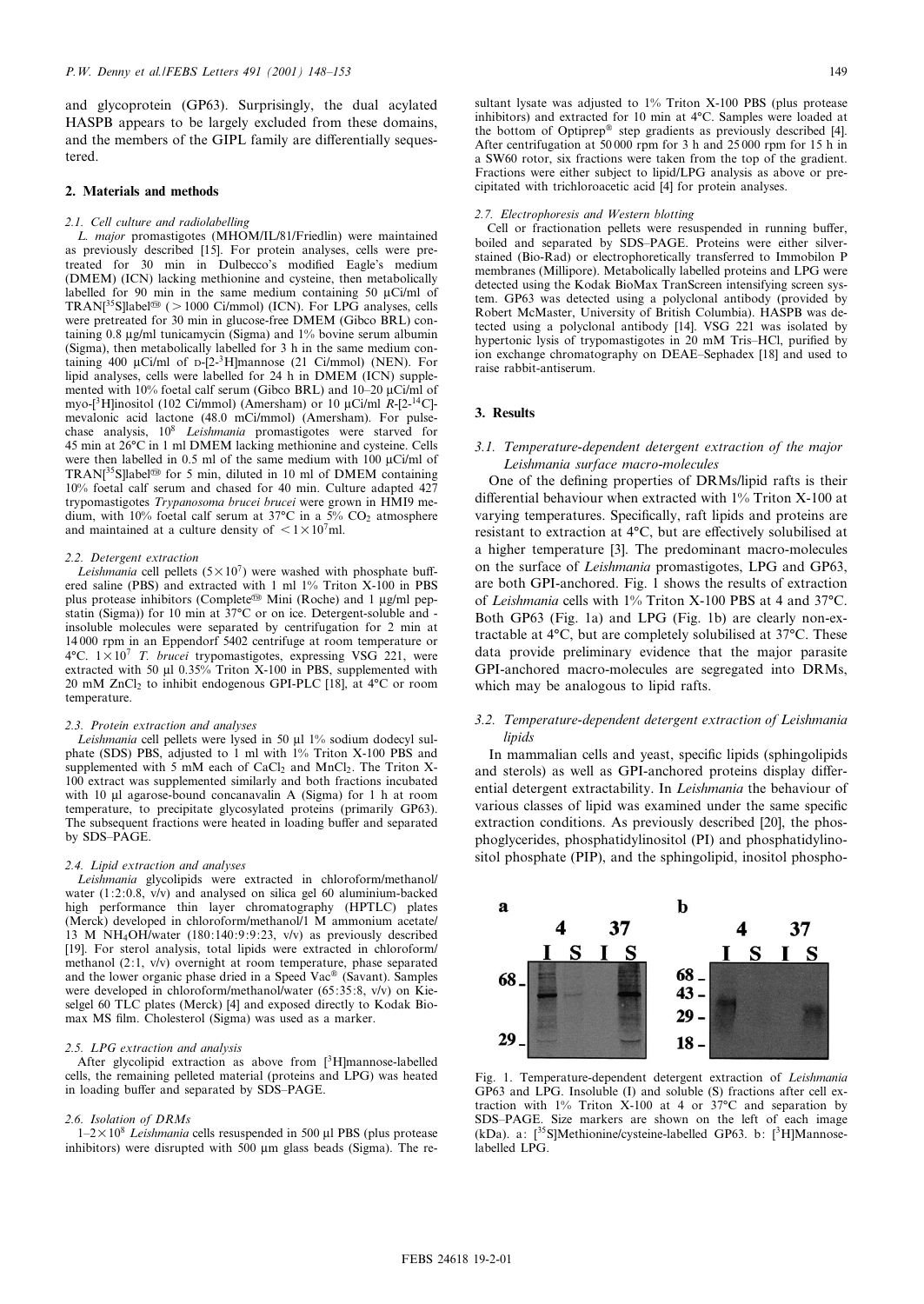

Fig. 2. Temperature-dependent detergent extraction of Leishmania lipids. Insoluble (I) and soluble (S) fractions after cell extraction with  $1\%$  Triton X-100 at 4 or 37°C. O, origin; F, solvent front. a: HPTLC of [3H]inositol-labelled lipids. b: Longer exposure of (a) allows visualisation of minor glycolipid species (labelled A^G). The PIP signal obscures D in S. The relevant region of the plate has been expanded for clarity. c: TLC of  $\int_0^{14}$ C mevalonate-labelled lipids. Sterols migrate to the top of the plate under these conditions.

rylceramide (IPC), can be identified as the major species in  $L$ . *major* after labelling with myo- $[3H]$ inositol and separation by HPTLC. Fig. 2a clearly demonstrates that whilst IPC is resistant to cold extraction with 1% Triton X-100, both PI and PIP are solubilised. Again, raising the temperature leads to complete extraction of the labelled species. Similarly, de novo synthesised sterols (ergosterol rather than cholesterol in Leish*mania* promastigotes [21]) labelled with  $R-[2^{-14}C]$  mevalonic acid lactone are non-extractable with cold Triton X-100 (Fig. 2c). Thus, by performing a simple detergent extraction, there is an enrichment of components (GPI-anchored molecules, sphingolipids and sterols) that are characteristic of eukaryotic lipid rafts. It should also be noted that the minor inositol-containing species, the GIPLs  $[20,22]$ , are differentially extracted at 4<sup>o</sup>C (Fig. 2b). Those species labelled A, B and C are almost completely solubilised; D, E and F are at least partially non-extractable; G is also soluble. HPTLC separation shows A, B and C to be the least polar-labelled GIPLs. By analysis of  $R_f$  values and direct comparison of the distinctive profiles with available data  $[20,22]$ , these prob-



Fig. 3. Temperature-dependent detergent extraction of T. brucei VSG. Immunoblot of T. brucei extracts obtained using 0.35% Triton X-100 at 4 $\rm{^{\circ}C}$  or room temperature (rt) in the presence of  $\rm{Zn^{2+}}$ . If  $Zn^{2+}$  is omitted from the extraction buffer, the VSG is fully solubilised under these conditions due to cleavage of the GPI anchor (data not shown).

ably represent iso-forms of GIPL-1 and GIPL-2. The most polar-labelled GIPL (G) is probably P-GIPL-2 or P-GIPL-3; these are the only lyso-alkyl GIPLs [20,22]. Similar comparisons suggest that those GIPLs that demonstrate a degree of insolubility (D, E and F) are probably iso-forms of GIPL-3 and possibly GIPL-2 [20,22]. The implication of these results is that the GIPLs inhabit different lipid environments. This could reflect differential localisation to sub-cellular compartments, either during biosynthesis [19] or at steady state [23], or segregation into distinct lipid domains at the plasma membrane.

# 3.3. Temperature-dependent detergent extraction of T. brucei VSG

The presence of lipid micro-domains has been reported in T. brucei [17]. Fig. 3 shows that, like Leishmania GP63 and LPG, T. brucei VSG is detergent-extracted from cells in a temperature-dependent manner. This suggests that VSG localises within DRMs, and illustrates that such lipid micro-domains are probably a widespread feature of the phylum Kinetoplastida. However, this differential extractability is only observed when the detergent concentration is reduced from 1 to 0.35% Triton X-100, indicating that the lipid composition of T. brucei rafts is somewhat different to that in Leishmania, and indeed mammalian and yeast cells. VSG has previously been demonstrated to be detergent-extracted with 1% Triton  $X-100$  at  $4^{\circ}$ C from synthetic membranes with a mammalian lipid content [24].

# 3.4. Kinetics of GP63 DRM/lipid raft association

It is known that mammalian lipid rafts form in the Golgi complex [3]. However, analogous S. cerevisiae micro-domains can be detected in the ER [4]. The kinetics of GP63 association with DRMs were analysed by pulse-chase analysis, using the same cell extraction conditions as previously (Fig. 4). From these data, it is clear that GP63 becomes detergentinsoluble very rapidly: at time 0 min (after a 5 min pulse), only a small minority of the protein is detected as soluble. This soluble fraction then begins to disappear over time in a reproducible manner. This suggests that as in yeast, Leishmania rafts form in the ER or another early compartment of the secretory pathway, and may act as biosynthetic centres and/or in the delivery of proteins to the plasma membrane.

# 3.5. Further characterisation by direct isolation of DRMs/lipid rafts

Membrane fractions representing DRMs were first isolated as low density material by gradient centrifugation [3]. Using



Fig. 4. Pulse-chase analysis of detergent-extracted Leishmania GP63. Insoluble (I) and soluble (S) fractions after cell extraction with  $1\%$ Triton X-100 at 4 $\degree$ C. Cells were pulse-labelled with  $[35S]$ methionine/ cysteine and chased for 40 min, with samples taken at 0, 10, 20 and 40 min.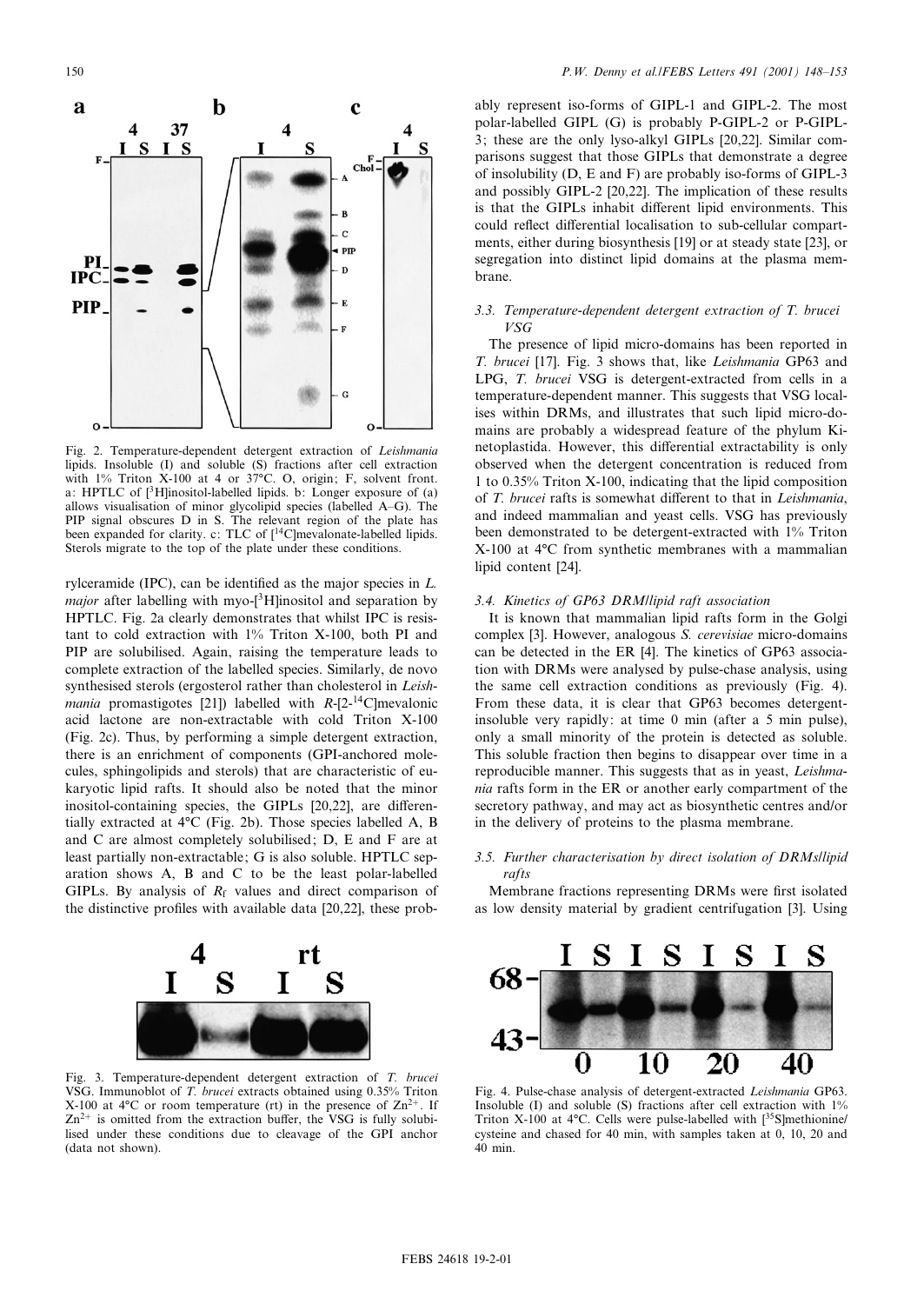

Fig. 5. Density gradient fractionation of Leishmania DRMs. a: Schematic of gradient, illustrating the concentration of Optiprep® in each step. b: Proteins isolated from six gradient fractions, separated by SDS-PAGE and silver-stained. c: Immunoblot of (b) using anti-GP63 polyclonal antibody. d: Immunoblot of (b) using anti-HASPB polyclonal antibody. e: SDS^PAGE analysis of material extracted from a density gradient of [3H]mannose-labelled cells.

Optiprep<sup>®</sup> step gradients, putative lipid rafts have been isolated from Leishmania after cold Triton X-100 treatment. Fig. 5 illustrates the gradient, the fractions taken and their analysis. Silver staining of proteins following SDS-PAGE (Fig. 5b) shows the majority of proteins to be in the higher density fractions towards the bottom of the gradient (fractions 5 and 6). However, a single, intense band (\*) is clear in low density fraction 2. Note that the quantity of material in fraction 6 (the bottom of the gradient) is variable and has previously been proposed to contain non-specifically pelleted protein, including raft-associated molecules that have failed to be fully released by the cell disruption procedure [3]. By immunostaining, the silver-stained band in fraction 2 is confirmed as GPI-anchored GP63; this protein is only found in this low density fraction and with non-specifically pelleted material in fraction 6 (Fig. 5c). Similarly, D-[2-3H]mannose-labelled LPG segregates solely with this low density material (Fig. 5e). In contrast, the dual acylated HASPB is found largely in fractions 4^6 (high density material), with a minor component in fraction 2 (Fig. 5d). Thus, contrary to expectations based on results in mammalian systems [16], myristoylated/palmitoylated HASPs are, at best, only partially associated with lipid rafts in Leishmania. It has been previously demonstrated by fractionation that this surface protein is tightly associated with membranous material [15]. In summary then, GPI-anchored protein (GP63) and glycoconjugate (LPG) appear to



Fig. 6. Density gradient fractionation of inositol-labelled Leishmania extracts. Lipid extracts of fractions from  $[3H]$ inositol-labelled cells were separated by HPTLC. The major labelled species, PI and IPC, are shown. PI and IPC were exposed to film for different times (3 and 21 days, respectively) to enhance clarity.

be tightly associated with the low density lipid raft fraction, while dual acylated HASPB and GPI-anchored GIPLs are at least partly solubilised under our experimental conditions. These observations suggest that the GPI-anchored macromolecules, GIPLs and HASPB exist within separate membrane domains.

The lipid composition of mammalian [3] and S. cerevisiae [4] rafts has been documented as rich in sphingolipid. By labelling with myo-[3H]inositol, followed by density gradient separation of the detergent-treated cell extracts, we examined the PI and IPC composition of each fraction. Fig. 6 clearly demonstrates that whereas IPC behaves as raft-associated material, being enriched in low density fractions, PI is concentrated towards the bottom of the gradient indicating that it has been detergent-solubilised. In conclusion, the low density fractions (1 and 2) isolated on the gradients are enriched in IPC and GPI-anchored molecules, whereas PI and the majority of cell proteins are detergent-solubilised and therefore found in the high density fractions. These data demonstrate that DRMs can be isolated from Leishmania as low density fractions that share the characteristics of lipid rafts in higher eukaryotes.

#### 4. Discussion

In a simple cold detergent treatment of insect-stage Leishmania and bloodstream-form T. brucei, the major classes of GPI-anchored molecules (GP63, LPG, some GIPLs and VSG) are resistant to extraction. This suggests that DRMs/lipid rafts are a feature of the divergent Kinetoplastida and are therefore likely to be conserved in eukaryotic evolution. In Leishmania, de novo synthesised sphingolipid (IPC) and sterols behave in a similar detergent-resistant manner, whereas the phosphoglycerides, PI and PIP, and most GIPLs are solubilised, indicating that distinct lipid domains exist in these organisms. Further analyses, employing density gradient centrifugation, isolated the DRMs as a low density fraction rich in GPI-anchored macro-molecules and sphingolipid. The lipid composition of these DRMs, enriched in IPC and sterol, mir-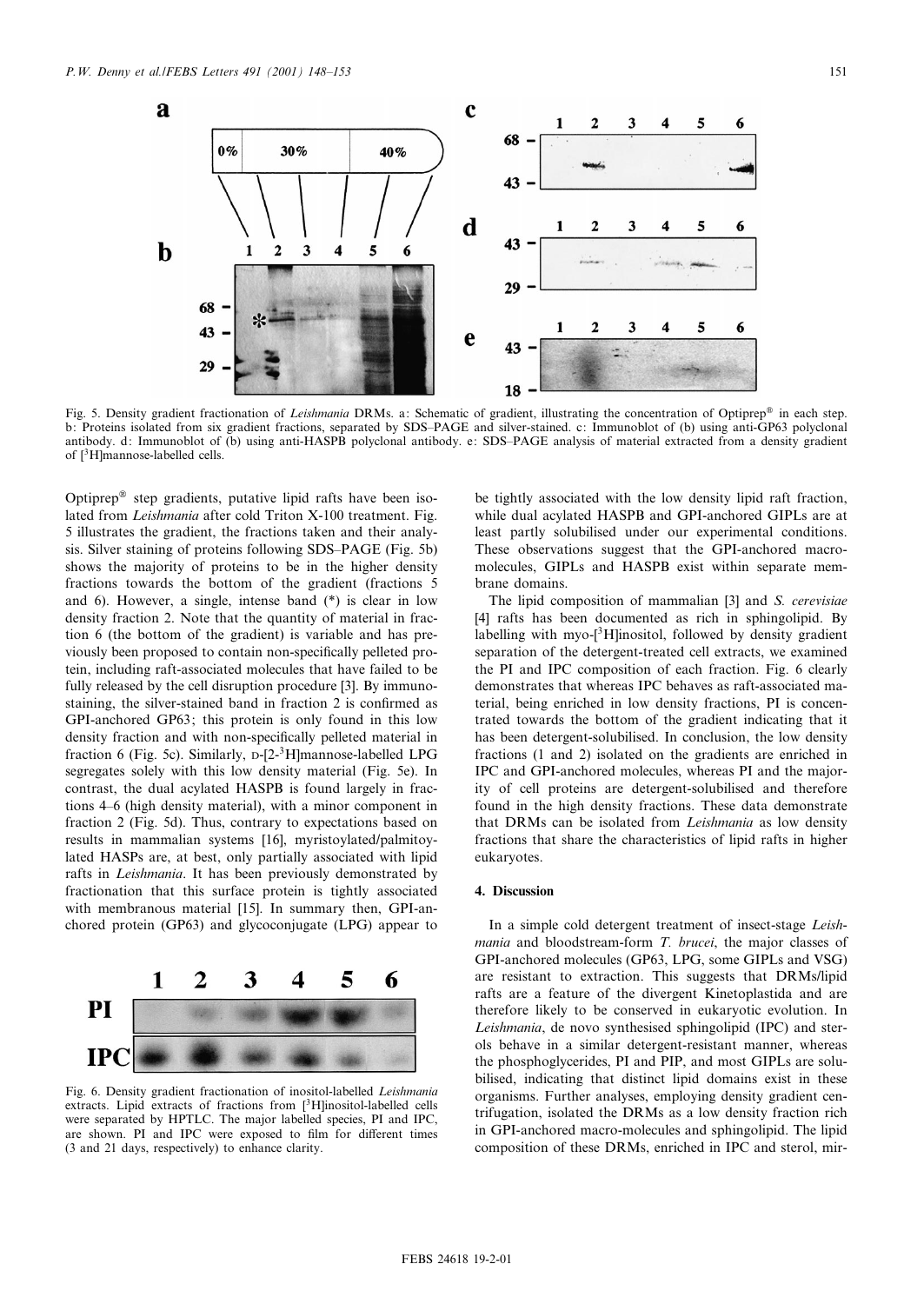It is hypothesised that these assemblies of sphingolipids and sterols form a discrete liquid-ordered phase in the liquid-disordered (or liquid-crystalline) membrane due to the presence of long, saturated hydrocarbon chains [1,2]. Proteins associating with this ordered environment tend to possess saturated acyl chain anchors, being either GPI-anchored or modified with myristate and/or palmitate. As might be predicted, GPI-anchored GP63 and LPG segregate into Leishmania DRMs. However, it appears that only some species of GPIanchored GIPLs behave in a similar manner. This could be due to the different head group composition of the GIPLs or because individual GIPL species have different hydrocarbon chain anchors in  $L.$  major [20,22]. It is possible that the length/degree of saturation of the fatty acid moieties will affect whether a GIPL enters the liquid-ordered or liquid-crystalline phase in the lipid bilayer [24]. DRM-associated GP63 [26] and LPG [27,28] are both modified with a very long  $(C_{24}$  or  $C_{26})$ saturated alkylglycerol moiety. The relatively short acyl chain length of myristate  $(C_{14})$  and palmitate  $(C_{16})$  may prevent HASPB associating stably with Leishmania rafts. Although lyso-alkyl P-GIPL-2 and 3 have very similar anchors to LPG, they appear to be soluble under the same conditions. However, these species probably act as intermediates in LPG biosynthesis [20,22] and therefore may occupy a sub-cellular compartment of a specific lipid composition.

Our previously published data on HASPB localisation have demonstrated that only a proportion  $(20-30%)$  of the protein may be located on the external face of the plasma membrane, the rest being on the cytosolic side [15]. It is notable that a similar proportion was detected in the lipid raft fraction (Fig. 5d). Although rafts do form on the inner face of the mammalian plasma membrane, their composition is unknown [1,2]. It is possible that the DRM-associated HASPB detected is that associated with the outer leaflet of the plasma membrane.

What are the implications for the presence of lipid rafts on the surface architecture of protozoan parasites? They may form functional micro-domains at the plasma membrane involved in, for example, signal transduction [29] or the formation of specific adhesion/recognition sites. Alternatively, in Leishmania, they may serve as intracellular biosynthetic centres for the manufacture of LPG and GIPLs [30]. As described above, the major GPI-anchored surface molecules are thought to form a protective barrier in promastigote Leishmania and bloodstream-form T. brucei [11]. Obviously the concept of lipid micro-domains rich in such molecules does not fit easily into such a simple model. However, it is possible to take an alternative view in which the plasma membrane of the parasite exists largely in a liquid-ordered phase with liquidcrystalline micro-domains or rafts [31]. In this model, sphingolipid/sterol-rich platforms could serve in the delivery of GPI-anchored molecules to the plasma membrane in a `default' polarised manner via the flagellar pocket. The early formation of rafts in the secretory pathway of Leishmania would support a role in transport of GPI-anchored molecules

and/or biosynthetic centre formation, but does not preclude other functions. The functions of mammalian lipid rafts remain unclear even though their presence at the plasma membrane is becoming ever less contentious.

As yet, we have no indication of raft distribution in the Kinetoplastida, but it should be noted that eukaryotic cilia and flagella have distinct lipid compositions [32]. It would thus be of interest to investigate the distribution of IPC/ergosterol micro-domains in these flagellated protozoa, particularly given recent demonstrations of differential protein distribution between the cell body and flagellum in these organisms [33,34].

Acknowledgements: We thank Robert McMaster for the generous provision of antibodies to GP63, and Gareth Morgan and Tim Jeffries for critical reading of the manuscript. This work was supported by the Wellcome Trust (Grants 045493/Z/95/Z, 061343/Z/00/Z).

### **References**

- [1] Brown, D.A. and London, E. (1998) Annu. Rev. Cell Dev. Biol. 14, 111^136.
- [2] Simons, K. and Ikonian, E. (1997) Nature 387, 569-572.
- [3] Brown, D.A. and Rose, J.K. (1992) Cell 68, 533-544.
- [4] Bagnat, M., Keranen, S., Shevchenko, A., Shevchenko, A. and Simons, K. (2000) Proc. Natl. Acad. Sci. USA 97, 3254-3259.
- [5] Ferguson, M.A., Brimacombe, J.S., Cottaz, S., Field, R.A., Guther, L.S., Homans, S.W., McConville, M.J., Mehlert, A., Milne, K.G. and Ralton, J.E. et al. (1994) Parasitology 108,  $S45-S54$ .
- [6] Nagamune, K., Nozaki, T., Maeda, Y., Ohishi, K., Fukuma, T., Hara, T., Schwarz, R.T., Sutterlin, C., Brun, R., Riezman, H. and Kinoshita, T. (2000) Proc. Natl. Acad. Sci. USA 97, 10336^ 10341.
- [7] Pays, E. and Nolan, D.P. (1998) Mol. Biochem. Parasitol. 91, 3-36.
- [8] Frommel, T.O., Button, L.L., Fujikura, Y. and McMaster, W.R. (1990) Mol. Biochem. Parasitol. 38, 25^32.
- [9] Alexander, J., Satoskar, A.R. and Russell, D.G. (1999) J. Cell Sci. 112, 2993-3002.
- [10] Ilgoutz, S.C., Zawadzki, J.L., Ralton, J.E. and McConville, M.J. (1999) EMBO J. 18, 2746^2755.
- [11] Ferguson, M.A. (1999) J. Cell Sci. 112, 2799-2809.
- [12] Webster, P. and Russell, D.G. (1993) Parasitol. Today 9, 201^ 205.
- [13] Overath, P., Stierhof, Y.-D. and Wiese, M. (1997) Trends Cell Biol. 7, 27-33.
- [14] Flinn, H.M., Rangarajan, D. and Smith, D.F. (1994) Mol. Biochem. Parasitol. 65, 259^270.
- [15] Denny, P.W., Gokool, S., Russell, D.G., Field, M.C. and Smith, D.F. (2000) J. Biol. Chem. 275, 11017-11025.
- [16] Melkonian, K.A., Ostermeyer, A.G., Chen, J.Z., Roth, M.G. and Brown, D.A. (1999) J. Biol. Chem. 274, 3910^3917.
- [17] Nolan, D.P., Jackson, D.G., Biggs, M.J., Brabazon, E.D., Payes, A., Van Laethem, F., Paturiaux-Hanocq, F., Elliot, J.F., Voorheis, H.P. and Pays, E. (2000) J. Biol. Chem. 275, 4072^4080.
- [18] Cross, G.A. (1984) J. Cell. Biochem. 24, 79-90.
- [19] Ralton, J.E. and McConville, M.J. (1998) J. Biol. Chem. 273, 4245^4257.
- [20] McConville, M.J. and Bacic, A. (1989) J. Biol. Chem. 264, 757-766.
- [21] Ginger, M.L., Chance, M.L. and Goad, L.J. (1999) Biochem. J. 342, 397^405.
- [22] Schneider, P., Schnur, L.F., Jaffe, C.L., Ferguson, M.A.J. and McConville, M.J. (1994) Biochem. J. 304, 603^609.
- [23] Winter, G., McConville, M.J., Fuchs, M., Stierhof, Y.-D. and Overath, P. (1994) J. Cell Sci. 107, 2471^2482.
- [24] Benting, J., Rietveld, A., Ansorge, I. and Simons, K. (1999) FEBS Lett. 462, 47-50.
- [25] Lester, R.L. and Dickson, R.C. (1993) Adv. Lipid Res. 26, 253-274.
- [26] Schneider, P., Ferguson, M.A.J., McConville, M.J., Mehlert, A.,